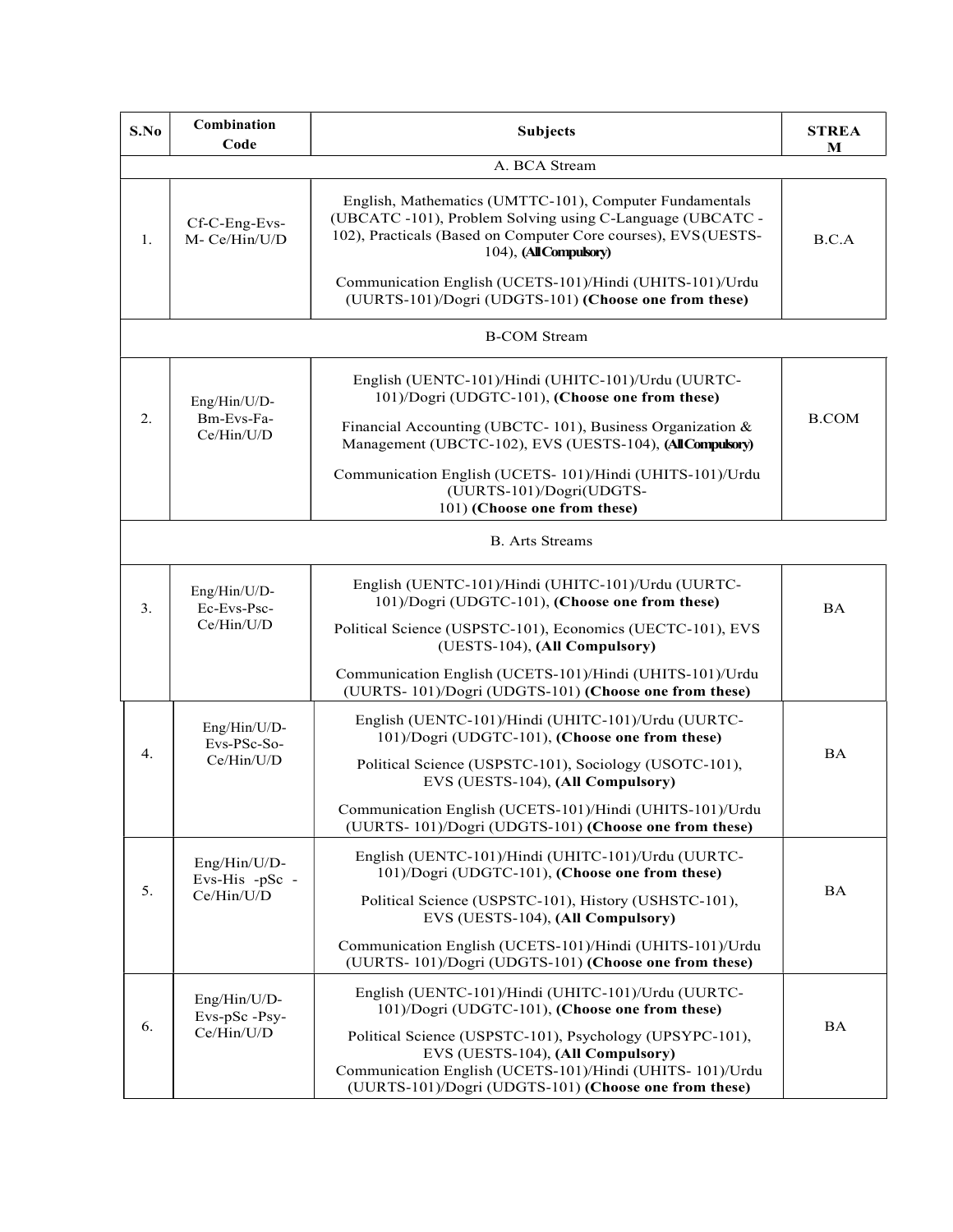| 8. | Eng/Hin/U/D-<br>Edu-Evs-pSc -<br>Ce/Hin/U/D | English (UENTC-101)/Hindi (UHITC-101)/Urdu (UURTC-<br>101)/Dogri (UDGTC-101), (Choose one from these)<br>Education (USEDEC-101),<br>Political Science (USPSTC-101), EVS (UESTS-104), (All<br>Compulsory)                                                  | $\mathbf{BA}$ |
|----|---------------------------------------------|-----------------------------------------------------------------------------------------------------------------------------------------------------------------------------------------------------------------------------------------------------------|---------------|
|    |                                             | Communication English (UCETS-101)/Hindi (UHITS-<br>101)/Urdu (UURTS-101)/Dogri (UDGTS-101)(Choose<br>one from these)                                                                                                                                      |               |
| 9. | Eng/Hin/U/D-<br>Edu-Evs-So-<br>Ce/Hin/U/D   | English (UENTC-101)/Hindi (UHITC-101)/Urdu (UURTC-<br>101)/Dogri (UDGTC-101), (Choose one from these)<br>Education (USEDEC-101),<br>Sociology (USOTC-101), EVS (UESTS-104), (All Compulsory)<br>Communication English (UCETS-101)/Hindi (UHITS-101)/Urdu  | <b>BA</b>     |
|    |                                             | (UURTS-101)/Dogri (UDGTS-101) (Choose one from these)                                                                                                                                                                                                     |               |
| 10 | Eng/Hin/U/D-<br>Edu-Evs-Sk<br>Ce/Hin/U/D    | 17. English (UENTC-101)/Hindi (UHITC-101)/Urdu (UURTC-101)/Dogri<br>(UDGTC-101), (Choose one from these)<br>Education (USEDEC-101), Sanskrit (USATC-101), EVS (UESTS-104)(All<br>Compulsory),                                                             | <b>BA</b>     |
|    |                                             | Communication English (UCETS-101)/Hindi (UHITS-101)/Urdu (UURTS-<br>101)/Dogri (UDGTS-101) (Choose one from these)                                                                                                                                        |               |
| 11 | Eng/Hin/U/D-<br>Ec-Edu-Evs<br>Ce/Hin/U/D    | English (UENTC-101)/Hindi (UHITC-101)/Urdu (UURTC-101)/Dogri<br>(UDGTC-101), (Choose one from these)<br>Education (USEDEC-101),<br>Economics (UECTC-101), EVS (UESTS-104), (All Compulsory)                                                               | <b>BA</b>     |
|    |                                             | Communication English (UCETS-101)/Hindi (UHITS-101)/Urdu (UURTS-<br>101)/Dogri (UDGTS-101) (Choose one from these)                                                                                                                                        |               |
| 12 | Eng/Hin/U/D-<br>Ec-Evs-M-<br>Ce/Hin/U/D     | English (UENTC-101)/Hindi (UHITC-101)/Urdu (UURTC-<br>101)/Dogri (UDGTC-101), (Choose one from these)<br>Mathematics (UMTTC-101), Economics (UECTC-101), EVS<br>(UESTS-104), (All Compulsory)                                                             | <b>BA</b>     |
|    |                                             | Communication English (UCETS-101)/Hindi (UHITS-101)/Urdu<br>(UURTS-101)/Dogri (UDGTS-101) (Choose one from these)                                                                                                                                         |               |
| 13 | Eng/Hin/U/D-<br>Evs-Ca-So-<br>Ce/Hin/U/D    | English (UENTC-101)/Hindi (UHITC-101)/Urdu (UURTC-<br>101)/Dogri (UDGTC-101), (Choose one from these)<br>Sociology (USOTC-101), Computer Application(UCATC-<br>101), EVS (UESTS-104), (All Compulsory)<br>Communication English (UCETS-101)/Hindi (UHITS- | <b>BA</b>     |
|    |                                             | 101)/Urdu (UURTS-101)/Dogri (UDGTS-101) (Choose one from<br>these)                                                                                                                                                                                        |               |
| 14 | Eng/Hin/U/D-<br>Evs-Psc -Ca-<br>Ce/Hin/U/D  | English (UENTC-101)/Hindi (UHITC-101)/Urdu (UURTC-<br>101)/Dogri (UDGTC-101), (Choose one from these)<br>Political Science (USPSTC-101), Computer Application (UCATC-<br>101), EVS (UESTS-<br>104), (All Compulsory)                                      | BA            |
|    |                                             | Communication English (UCETS-101)/Hindi(UHITS-101)/Urdu<br>(UURTS-101)/Dogri (UDGTS-101) (Choose one from these)                                                                                                                                          |               |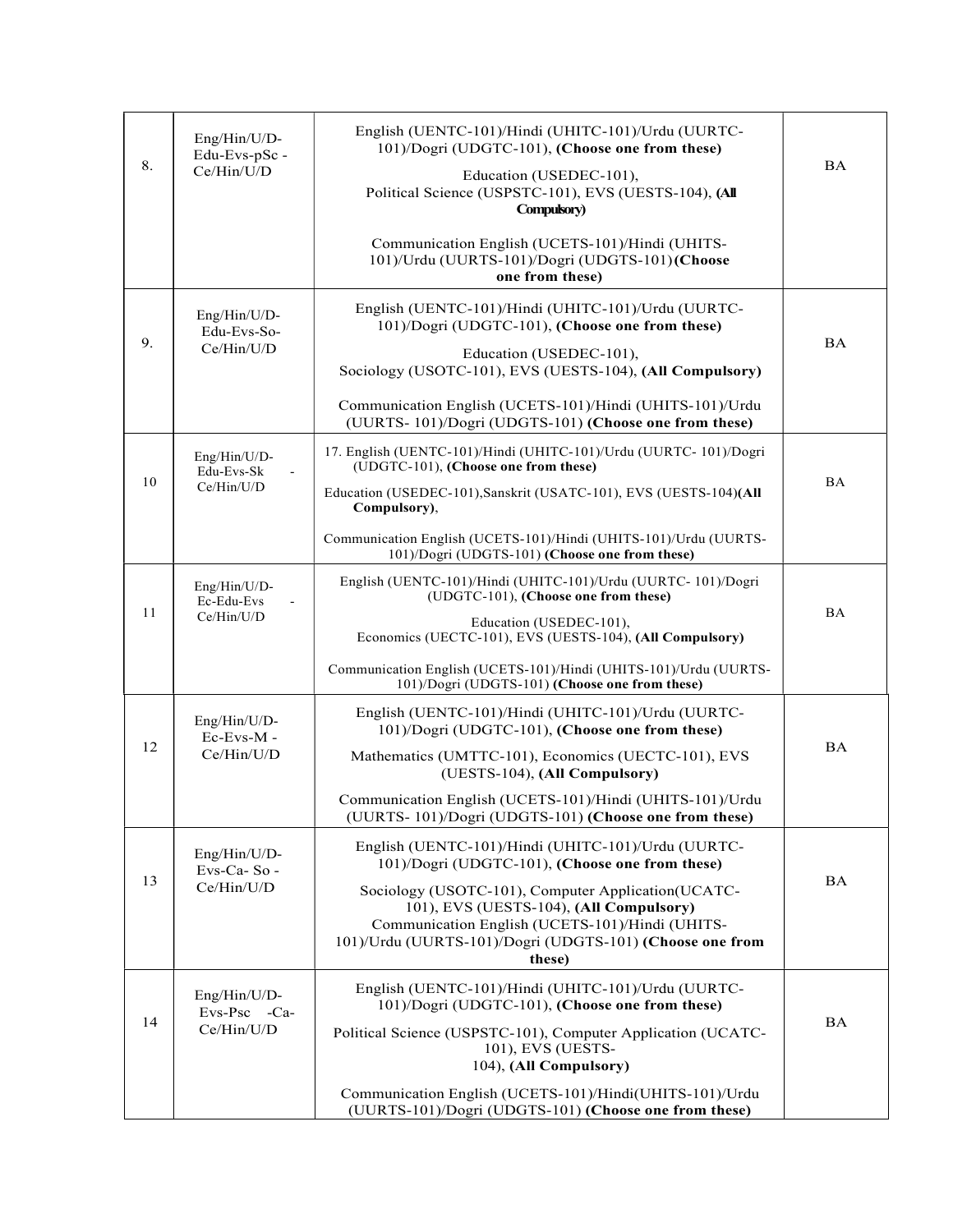| 15 | Eng/Hin/U/D-<br>Evs-Psc -Sk -<br>Ce/Hin/U/D | English (UENTC-101)/Hindi (UHITC-101)/Urdu (UURTC-<br>101)/Dogri (UDGTC-101), (Choose one from these)                                                                                                           | <b>BA</b>         |
|----|---------------------------------------------|-----------------------------------------------------------------------------------------------------------------------------------------------------------------------------------------------------------------|-------------------|
|    |                                             | Political Science (USPSTC-101), Sanskrit (USATC-101), EVS<br>(UESTS-104), (All Compulsory)                                                                                                                      |                   |
|    |                                             | Communication English (UCETS-101)/Hindi (UHITS-<br>101)/Urdu (UURTS-101)/Dogri (UDGTS-101) (Choose one from<br>these)                                                                                           |                   |
|    | Eng/Hin/U/D-<br>Ec-Evs-His -<br>Ce/Hin/U/D  | English (UENTC-101)/Hindi (UHITC-101)/Urdu (UURTC-<br>101)/Dogri (UDGTC-101), (Choose one from these)                                                                                                           | <b>BA</b>         |
| 16 |                                             | History (USHSTC-101), Economics (UECTC-101), EVS (UESTS-<br>104), (All Compulsory) Communication<br>English (UCETS-101)/Hindi (UHITS-<br>101)/Urdu (UURTS-101)/Dogri (UDGTS-101) (Choose one<br>from these)     |                   |
| 17 | Eng/Hin/U/D-<br>Evs-Sk-So-<br>Ce/Hin/U/D    | English (UENTC-101)/Hindi (UHITC-101)/Urdu (UURTC-<br>101)/Dogri (UDGTC-101), (Choose one from these)                                                                                                           | <b>BA</b>         |
|    |                                             | Sociology (USOTC-101), Sanskrit (USATC-101), EVS (UESTS-<br>104), (All Compulsory)                                                                                                                              |                   |
|    |                                             | Communication English (UCETS-101)/Hindi(UHITS-101)/Urdu<br>(UURTS-101)/Dogri (UDGTS-101) (Choose one from these)                                                                                                |                   |
| 22 | Eng/Hin/U/D-<br>Edu-Evs-His<br>Ce/Hin/U/D   | English (UENTC-101)/Hindi (UHITC-101)/Urdu (UURTC-101)/Dogri<br>(UDGTC-101), (Choose one from these)                                                                                                            |                   |
|    |                                             | History (USHSTC-101), Education (USEDEC-101), EVS<br>(UESTS-                                                                                                                                                    | <b>BA</b>         |
|    |                                             | 104), (All Compulsory)<br>Communication English (UCETS-101)/Hindi (UHITS-<br>101)/Urdu (UURTS-101)/Dogri (UDGTS-101) (Choose one<br>from these)                                                                 |                   |
| 24 | Eng/Hin/U/D-<br>Edu-Evs-Psy -               | English (UENTC-101)/Hindi (UHITC-101)/Urdu (UURTC-101)/Dogri<br>(UDGTC-101), (Choose one from these)                                                                                                            | <b>BA</b>         |
|    | Ce/Hin/U/D                                  | Education (USEDEC-101), Psychology (UPSYPC-101), EVS (UESTS-<br>104), (All Compulsory)<br>Communication English (UCETS-101)/Hindi (UHITS-<br>101)/Urdu (UURTS-101)/Dogri (UDGTS-101) (Choose one<br>from these) |                   |
| 25 | Eng/Hin/U/D-<br>Ca-Evs -M -<br>Ce/Hin/U/D   | English (UENTC-101)/Hindi (UHITC-101)/Urdu (UURTC-101)/Dogri<br>(UDGTC-101), (Choose one from these)                                                                                                            | <b>BACOM</b><br>P |
|    |                                             | Mathematics (UMTTC-101), Computer Applications (UECTC-101), EVS<br>(UESTS-104), (All Compulsory)                                                                                                                |                   |
|    |                                             | Communication English (UCETS-101)/Hindi (UHITS-101)/Urdu<br>(UURTS-101)/Dogri(Choose one from these)                                                                                                            |                   |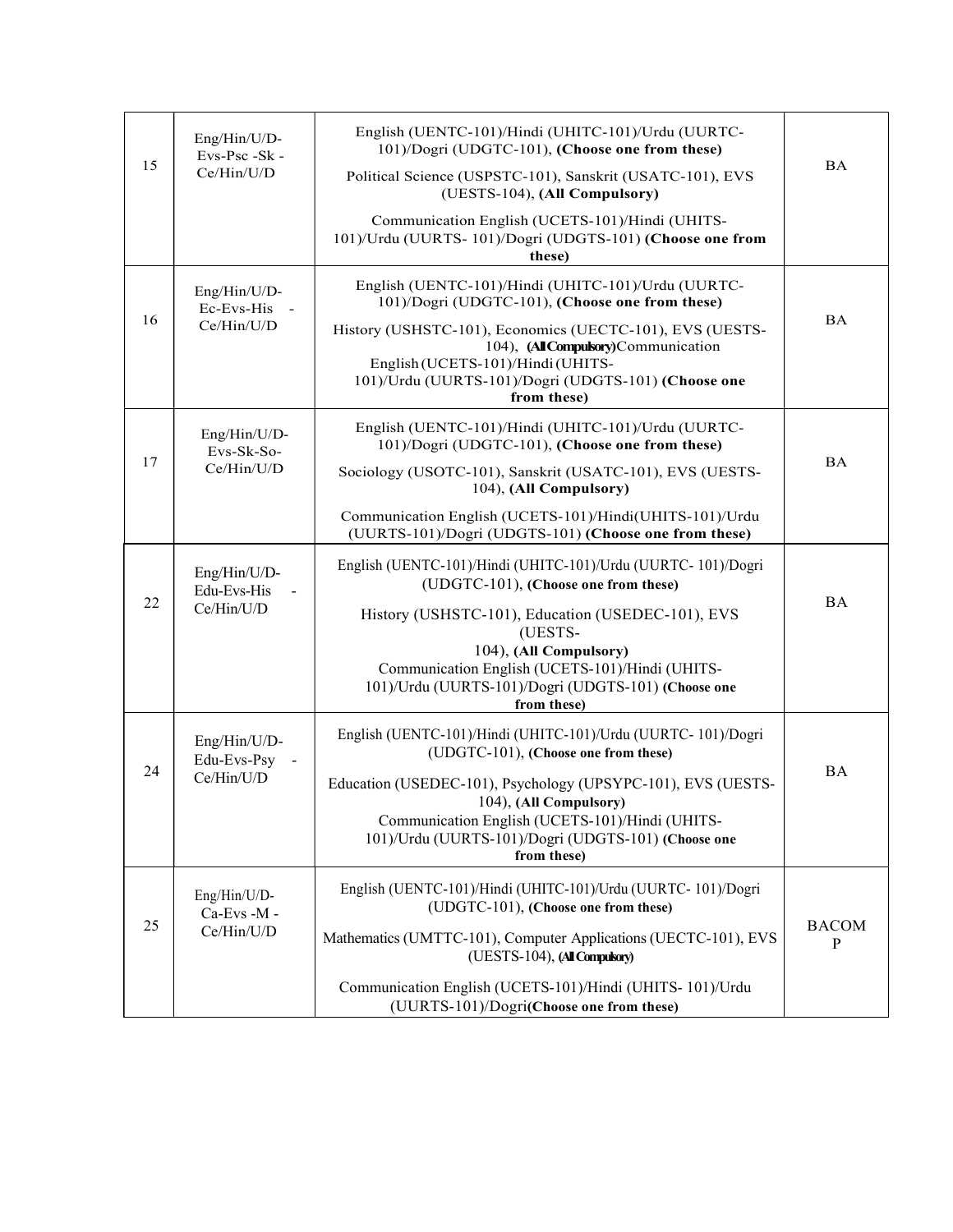| 27 | Eng/Hin/U/D-<br>Evs-Geo-pSc-<br>Ce/Hin/U/D    | English (UENTC-101)/Hindi (UHITC-101)/Urdu (UURTC-<br>101)/Dogri (UDGTC-101), (Choose one from these)                 | <b>BA-GEO</b>           |  |
|----|-----------------------------------------------|-----------------------------------------------------------------------------------------------------------------------|-------------------------|--|
|    |                                               | Political Science (USPSTC-101), Geography (UGOTC-101),<br>EVS (UESTS-104), (All Compulsory)                           |                         |  |
|    |                                               | Communication English (UCETS-101)/Hindi (UHITS-<br>101)/Urdu (UURTS-101)/Dogri (UDGTS-101) (Choose one<br>from these) |                         |  |
| 29 | Eng/Hin/U/D<br>- Evs-Geo -So<br>-Ce/Hin/U/D   | English (UENTC-101)/Hindi (UHITC-101)/Urdu (UURTC-<br>101)/Dogri (UDGTC-101), (Choose one from these)                 | <b>BA-GEO</b>           |  |
|    |                                               | Sociology (USOTC-101), Geography (UGOTC-101),<br>EVS (UESTS-104), (All Compulsory)                                    |                         |  |
|    |                                               | Communication English (UCETS-101)/Hindi (UHITS-<br>101)/Urdu (UURTS-101)/Dogri (UDGTS-101) (Choose one<br>from these) |                         |  |
|    |                                               | English (UENTC-101)/Hindi (UHITC-101)/Urdu (UURTC-                                                                    |                         |  |
|    |                                               | 101)/Dogri(UDGTC-101), (Choose one from these)                                                                        |                         |  |
| 30 | Eng/Hin/U/D-Phy<br>Edu-Edu-Evs-<br>Ce/Hin/U/D | Physical Education, Education (USEDEC-101) EVS (UESTS-104),<br>(All Compulsory)                                       | <b>BA-Phy Edu</b>       |  |
|    |                                               | Communication English (UCETS-101)/Hindi (UHITS-<br>101)/Urdu (UURTS-101)/Dogri (UDGTS-101) (Choose one<br>from these) |                         |  |
|    |                                               | English (UENTC-101)/Hindi(UHITC-101)/Urdu (UURTC-<br>101)/Dogri(UDGTC-101), (Choose one from these)                   |                         |  |
| 32 | Eng/Hin/U/D-Lib Sc-<br>Edu-Evs-Ce/Hin/U/D     | Library Sciences, Education (USEDEC-101) EVS (UESTS-104), (All<br>Compulsory)                                         | <b>BA-Lib</b> Sc        |  |
|    |                                               | Communication English (UCETS-101)/Hindi (UHITS-101)/Urdu<br>(UURTS-101)/Dogri (UDGTS-101) (Choose one from these)     |                         |  |
|    |                                               |                                                                                                                       |                         |  |
|    |                                               | C. B.Sc. Medical<br>Chemistry (UCHTC-101), Botany (UBOTC-101), Zoology (UZOTC-                                        |                         |  |
| 33 | Bo-Ch-Evs-Zo-<br>Ce/Hin/U/D                   | 101), EVS (UESTS-104), (All Compulsory)<br>Communication English (UCETS-101)/Hindi(UHITS-101)/Urdu                    | BSC-MED-<br><b>CHEM</b> |  |
|    |                                               | (UURTS-101)/Dogri (UDGTS-101) (Choose one from these)                                                                 |                         |  |
| 34 | Bo-Ca-Evs-Zo-<br>Ce/Hin/U/D                   | Computer Applications (UCATC-101), Botany (UBOTC-101), Zoology<br>(UZOTC-101), EVS (UESTS-104), (All Compulsory)      | BSC-MED-                |  |
|    |                                               | Communication English (UCETS-101)/Hindi (UHITS-101)/Urdu<br>(UURTS-101)/Dogri (UDGTS-101) (Choose one from these)     | COMP                    |  |
| 35 | Bo-Evs-Geo-Zo-<br>Ce/Hin/U/D                  | Geography (UGOTC-101), Botany (UBOTC-101), Zoology (UZOTC-<br>101), EVS (UESTS-104), (All Compulsory)                 | BSC-MED-                |  |
|    |                                               | Communication English (UCETS-101)/Hindi(UHITS-101)/Urdu<br>(UURTS-101)/Dogri (UDGTS-101) (Choose one from these)      | <b>GEO</b>              |  |
|    |                                               |                                                                                                                       |                         |  |